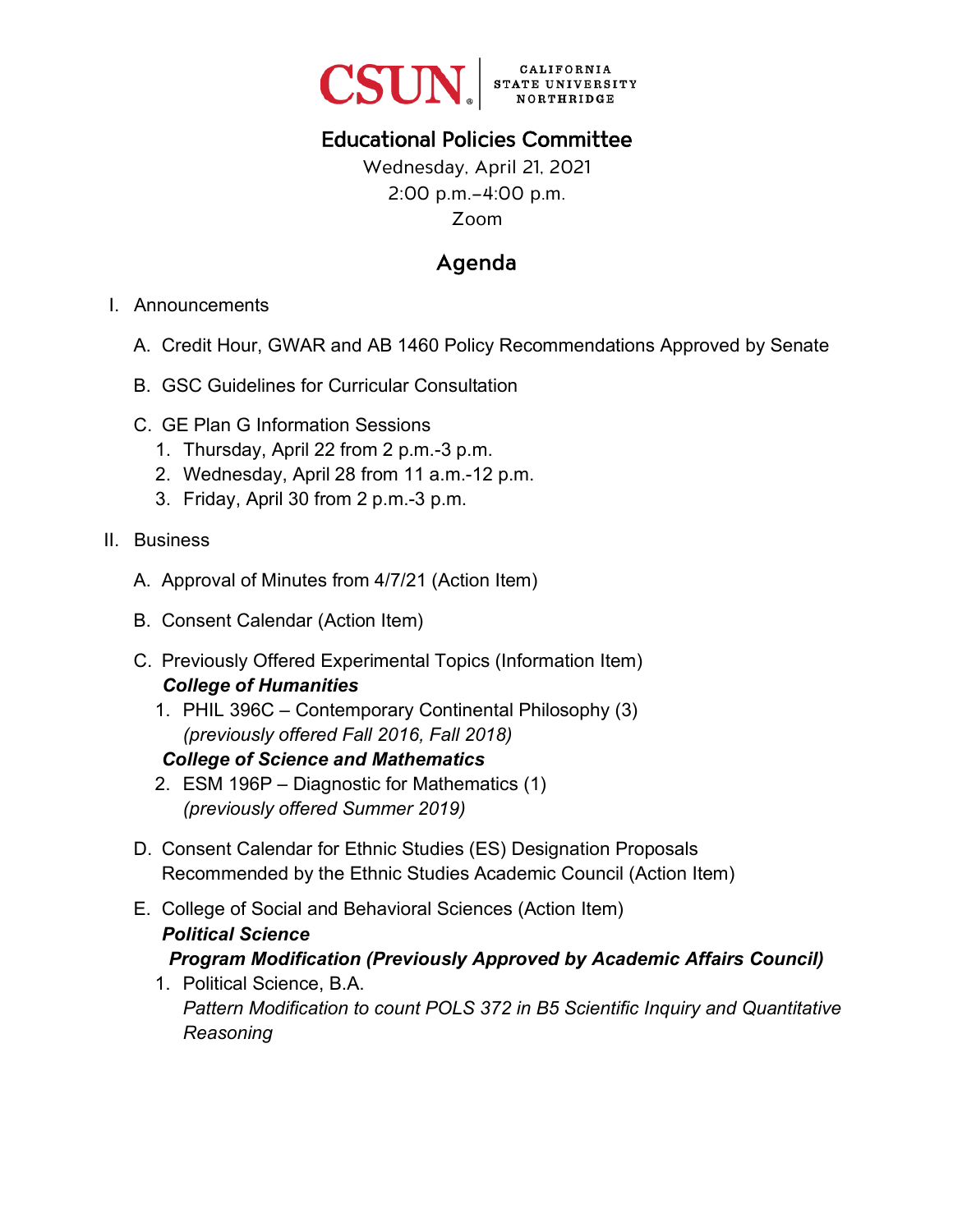F. College of Humanities (Action Item)

#### *Queer Studies New Courses*

- 1. QS 101 Introduction to Queer Studies (3) *Proposed for GE Section C2 Humanities or F Comparative Cultural Studies*
- 2. QS 151 Fundamentals of QS Public Speaking (3) *Proposed for GE Basic Skills Section A1 Oral Communication*
- 3. QS 201 Race and Ethnicity in Queer Studies (3) *Proposed for GE Basic Skills Section A3 Critical Thinking*
- 4. QS 303 Transgender Studies (3) *Proposed for GE Section C2 Humanities or F Comparative Cultural Studies Program Modification*
- 5. Queer Studies Minor
- G. Mike Curb College of Arts, Media, and Communication (Action Item) *Communication Studies New Course*
	- 1. COMS 436 Communication and Food (3)

## *Program Modification*

2. Communication Studies, B.A.

## *Cinema and Television Arts*

## *New Course*

3. CTVA 215 – Cult Film and Television (3) *Proposed for GE Section C1 Arts or C2 Humanities*

## *New Courses (Returning from 2/19/20)*

- 4. CTVA 311 History of Global Cinema (3)
- 5. CTVA 411A-Z Genres in Cinema and Television Arts (3) *Program Modification*
- 6. Cinema and Television Arts, B.A. Media Theory and Criticism Option
- H. Internship Policy: D. Cours (Discussion Item)
- I. Standard Operating Procedures (Action Item)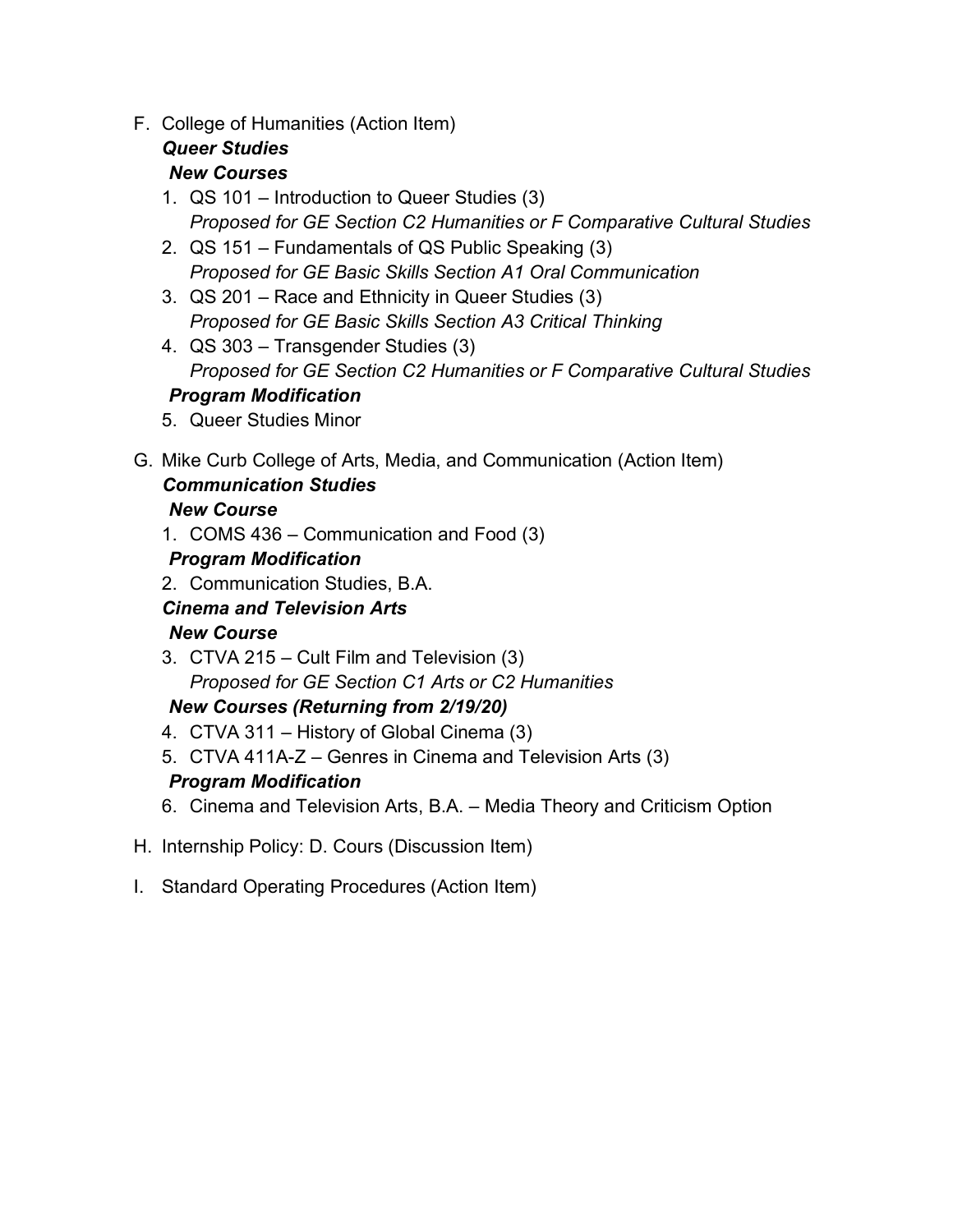

## Educational Policies Committee

Wednesday, April 21, 2021 2:00 p.m.–4:00 p.m. Zoom

## Consent Calendar

Some curriculum proposals will be moved onto a "consent calendar" on the agenda. The purpose of the consent calendar will be to expedite items deemed to be minor and noncontroversial. The Chair of EPC will move items onto the consent calendar in consultation with the Executive Secretary of the Committee. All of these items will remain available for review by all EPC members and any EPC member may remove an item from the consent calendar at any time prior to or during the meeting at which the item is to be considered. Items on the consent calendar will be acted upon as a single item. (EPC Standard Operating Procedures, page 3.)

A. College of Humanities

#### *American Indian Studies New Course*

- 
- 1. AIS 318 American Indian Literature (3) *Proposed for GE Section C2 Humanities or F Comparative Cultural Studies*

### *Delete Course*

2. AIS 314 – North American Indian Literature (3)

### *Program Modification*

3. American Indian Studies Minor

### *English*

### *New Course*

4. ENGL 318 – American Indian Literature (3) *Proposed for GE Section C2 Humanities or F Comparative Cultural Studies* 

### *Delete Course*

5. ENGL 314 – North American Indian Literature (3)

### *Program Modifications*

- 6. English, B.A. English Subject Matter, Literature, Creative Writing, and Honors **Options**
- 7. Creative Writing Minor
- 8. Literature Minor

### *Liberal Studies*

## *Program Modifications*

- 9. Liberal Studies, B.A. ITEP Freshman Option
- 10. Liberal Studies, B.A. ITEP Junior Option
- 11. Liberal Studies, B.A. Pre-Credential Option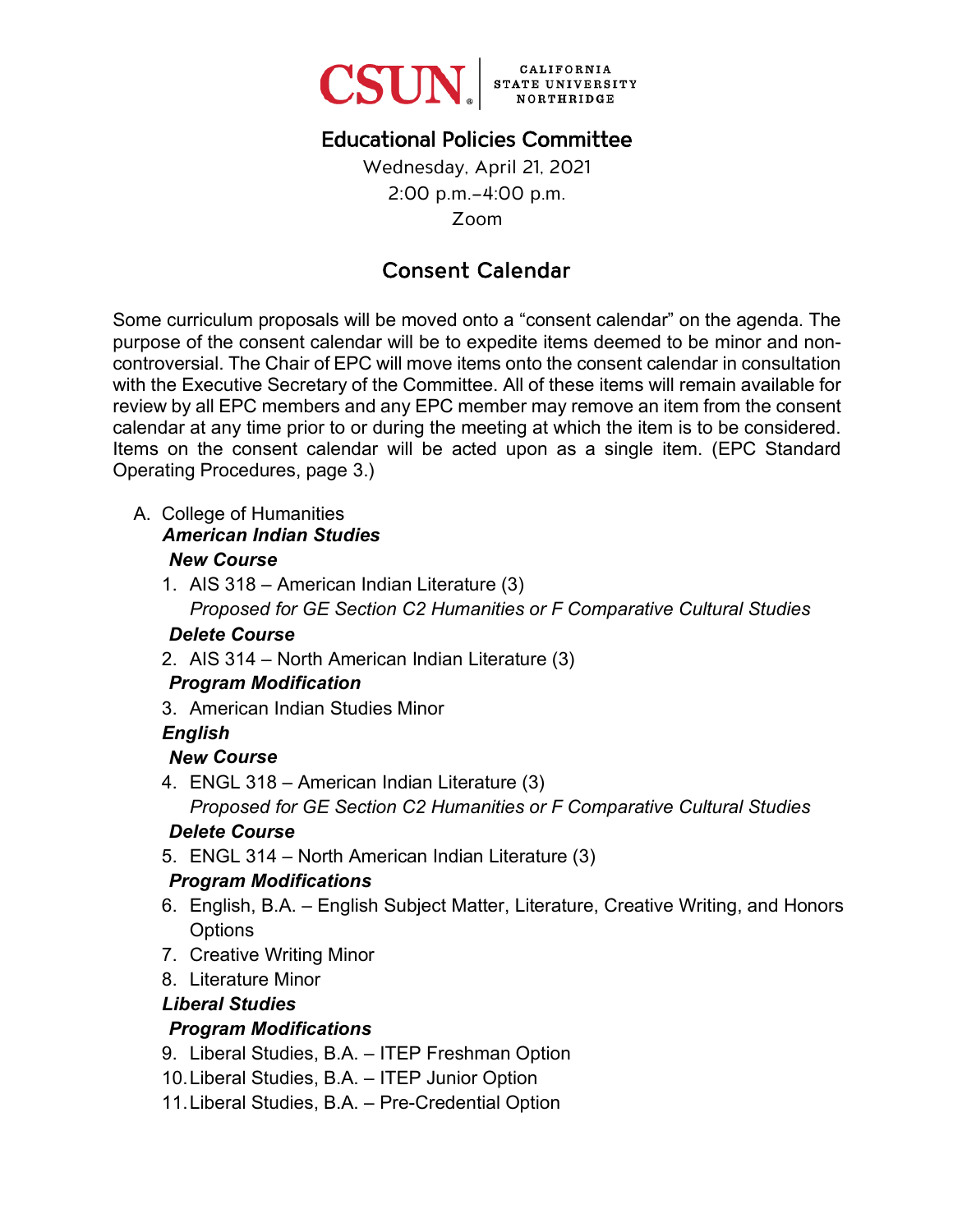#### *Jewish Studies*

### *Course Modification*

12. JS 200 – Jewish Religion and Culture (3)

*Change course number to JS 100; Change course description and requisites Modern and Classical Languages and Literatures*

### *Course Modification*

13.SPAN 497 – Comparative Structure of Spanish and English (3) *Change course level, short title, course description and requisites*

B. Mike Curb College of Arts, Media, and Communication

## *Cinema and Television Arts (Returning from 2/19/20) Course Modifications*

- 1. CTVA 301 Design of the Media Message (3) *Change course title, short title and description*
- 2. CTVA 305 History of Broadcasting (3) *Change course title, short title and description*
- 3. CTVA 410 Advanced Film Theory: Studies in Film Style (3) *Change course title, short title, description and requisites*
- 4. CTVA 415A-Z International Cinema (3) *Change course title, short title, description and number of times course may be taken*

## *Communication Studies*

## *Course Modifications*

- 5. COMS 400C Directing Oral Performance (3) *(Returning from 10/2/19) Change course description, requisites, number of times course may be taken and classification from C-77 to C-4*
- 6. COMS 454 Communication and Technology (3) *Change course number to COMS 354, course level, course description and requisites*
- 7. COMS 464 Digital Rhetorics (3)

*Change course title, short title, course description and requisites*

## *Music*

## *Program Modification*

8. Music, B.A. – Music Therapy Option

*Theatre*

## *Course Modifications*

- 9. TH 108A Acting I: Fundamentals (2) *Change course description and requisites*
- 10.TH 443V Theatre Voice and Speech III (3) *Change classification from C-20 to C-12; change course description*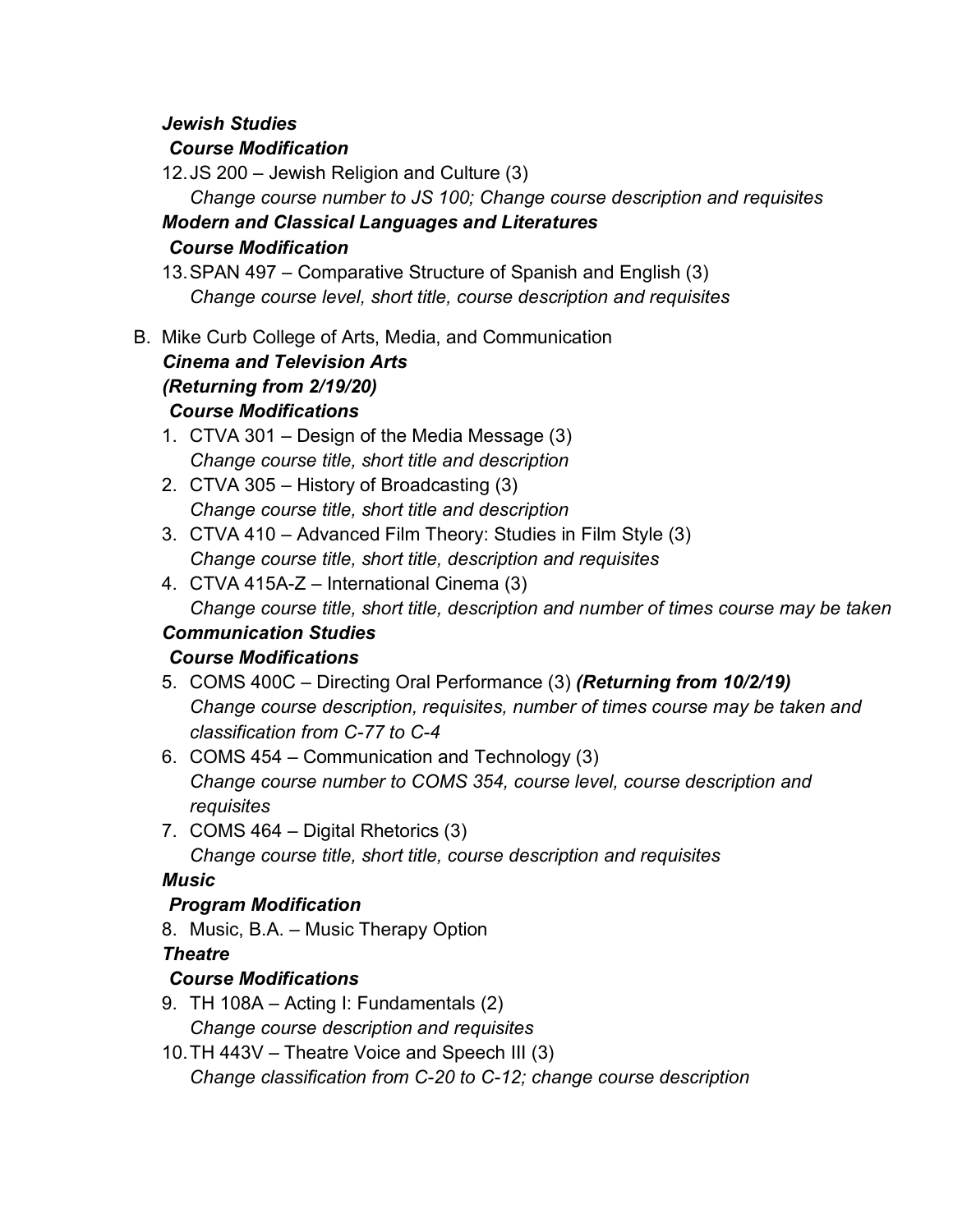

## Educational Policies Committee

Wednesday, April 21, 2021 2:00 p.m.–4:00 p.m. Zoom

# Consent Calendar Ethnic Studies (ES) Designation Proposals

Some curriculum proposals will be moved onto a "consent calendar" on the agenda. The purpose of the consent calendar will be to expedite items deemed to be minor and noncontroversial. The Chair of EPC will move items onto the consent calendar in consultation with the Executive Secretary of the Committee. All of these items will remain available for review by all EPC members and any EPC member may remove an item from the consent calendar at any time prior to or during the meeting at which the item is to be considered. Items on the consent calendar will be acted upon as a single item. (EPC Standard Operating Procedures, page 3.)

### **Early Implementation**

A. College of Humanities

### *American Indian Studies*

- 1. AIS 101 Introduction to American Indian Studies (3)
- 2. AIS 222 Gender, Sexuality, and American Indian Communities (3)
- 3. AIS 301 American Indians and Popular Culture (3)

## *Asian American Studies*

- 4. AAS 100 Introduction to Asian American Studies (3)
- 5. AAS 210 History of Asians in America (3)
- 6. AAS 220 Survey of Asian American Literature (3)
- 7. AAS 230 Asian Americans and the Media (3)
- 8. AAS 311 Research Methods in Asian American Studies (3)
- 9. AAS 321 Asian American Fiction (3)
- 10.AAS 340 Asian American Women (3)
- 11.AAS 345 Contemporary Issues in Asian American Studies (3)
- 12.AAS 355 Biracial and Multiracial Identity (3)
- 13.AAS 360 Asian American Immigration-Global Perspective (3)
- 14.AAS 440 Urbanization and Asian American Communities (3)
- 15.AAS 455 Asian American Sexuality (3)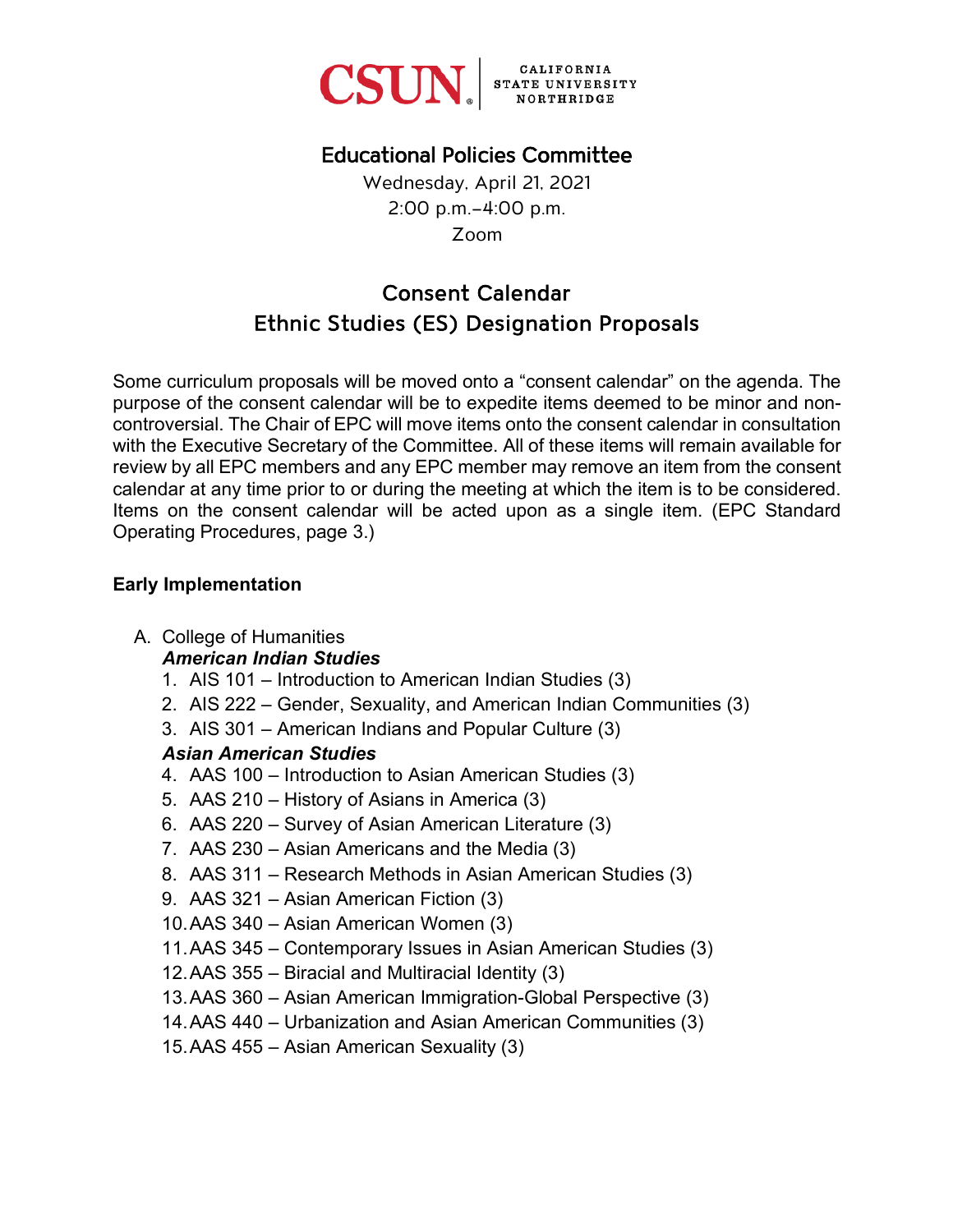#### *Central American and Transborder Studies*

16.CAS 100 – Introduction to Central American Studies (3) 17.CAS 102 – The Salvadoran Experience (3) 18.CAS 201 – Survey of Central American Literature (3) 19.CAS 309 – Ancient to Pre-Modern History of the Central American People (3) 20.CAS 311 – The Central American Diaspora (3) 21.CAS 365 – Changing Roles of Central American Women (3) 22.CAS 368 – Central American Revolutionary Movements (3) 23.CAS 369 – Contemporary Social Movements in Central America (3) *Chicana and Chicano Studies* 24.CHS 100 – Chicana/o Culture (3) 25.CHS 111 – Chicana/o and the Arts (3) 26.CHS 201 – Survey of Mexican Literature in Translation (3) 27.CHS 246 – Contemporary Issues of the Chicana (3) 28.CHS 270SOC/F – Fieldwork in Barrio Studies (1/2) 29.CHS 306 – The Chicana/o in Films (3) 30.CHS 310 – Regional Music of Mexico (3) 31.CHS 345 – History of the Mexican Peoples (3) 32.CHS 346 – History of the Chicana/Mexicana (3) 33.CHS 350 – Religions and Spiritualities in Chicana/o Communities (3) 34.CHS 351 – Survey of Mexican Philosophical Thought (3) 35.CHS 364 – World Migration and the Chicana/o (3) 36.CHS 365 – Third World Women and the Chicana (3) 37.CHS 380 – Chicana/o Literature (3) 38.CHS 381 – Contemporary Chicana Literature (3) 39.CHS 390 – Alternative Chicano Press (3) 40.CHS 401 – Pre-Cuauhtemoc Meso-American Civilizations (3) 41.CHS 405 – Chicanas/os and the Media (3) 42.CHS 417 – Equity and Diversity in Schools (3) 43.CHS 430 – The Chicana/o Child (3) 44.CHS 431 – The Chicana/o Adolescent (3) 45.CHS 432 – Counseling the Chicana/o Child (3) 46.CHS 434 – Current Educational Theories of Chicana/os in the Schools (3) 47.CHS 453 – Theory and the Chicana/o Experience (3) 48.CHS 460 – Politics of the Chicana/o (3) 49.CHS 467 – Environmental Justice and Chicana/o Communities (3) 50.CHS 473 – The Chicana/o and Social Institutions (3) 51.CHS 480/F – Chicana/o-Latina/o Children's Literature in Communities (2/1) 52.CHS 486A – Nahuatl I (3)